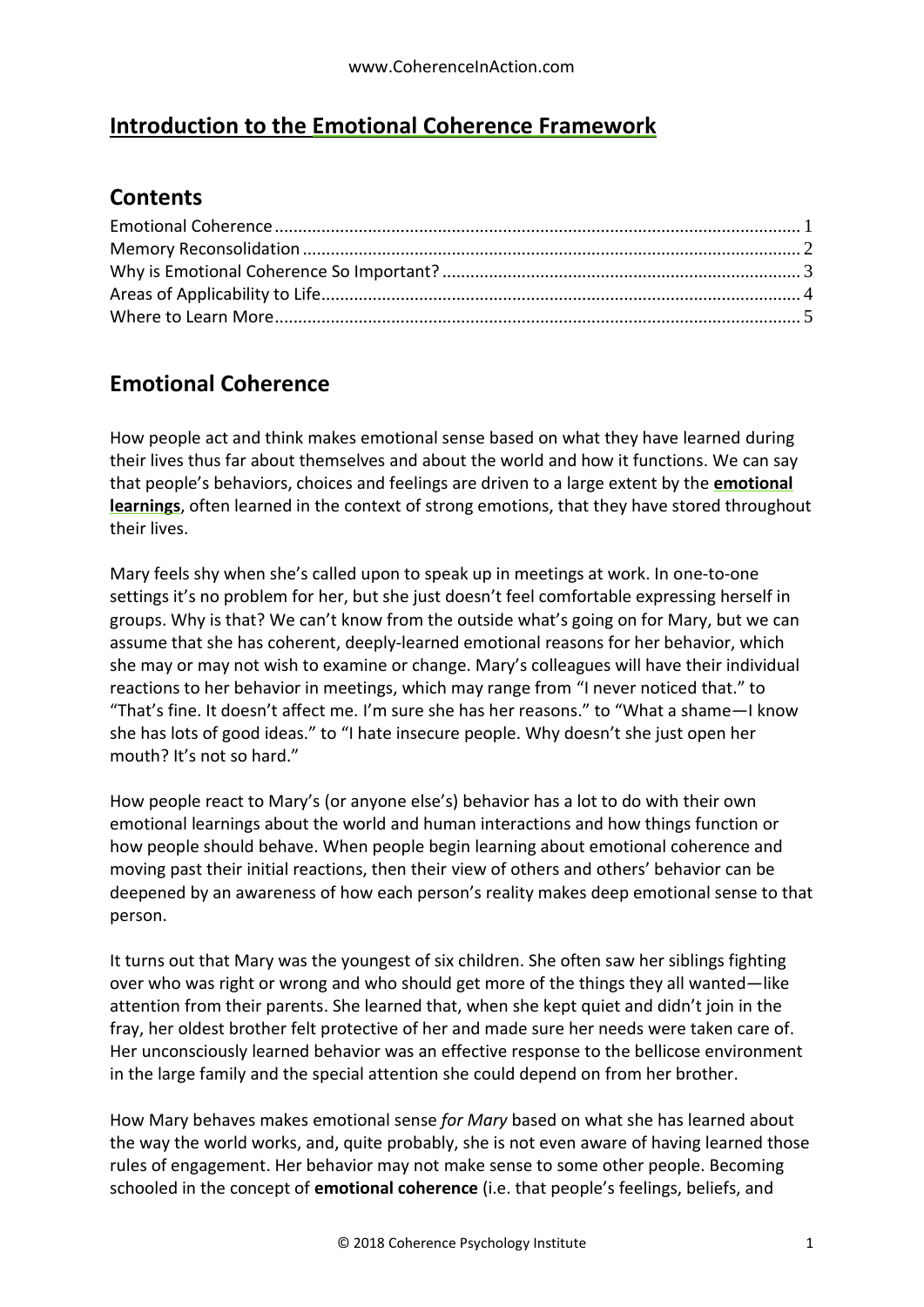behaviors make deep sense based on their emotional learnings about the world) may help others to accept Mary the way she is and refrain from judging her. Feeling accepted, in turn, can help Mary to grow in confidence and trust in herself and her relationships.

We call this lens through which we view the sense and purpose of behaviors, beliefs, and choices the **assumption of emotional coherence**.

## <span id="page-1-0"></span>**Memory Reconsolidation**

Beginning in the 1980s, the psychotherapists Bruce Ecker and Laurel Hulley investigated the roots of lasting psychological transformation among their clients. They discovered that there were fascinating and reproducible aspects to the process of achieving lasting change by permanently restructuring or nullifying deeply held emotional learnings. And so, over time, Ecker and Hulley developed an approach to psychotherapy, called **Coherence Therapy**, that focuses on guiding an effective process of transformation.

Years later, starting in the early 2000s, the neuroscience community became aware for the first time of the brain's own process, called **memory reconsolidation**, for permanently changing or nullifying deeply held learnings. Memory reconsolidation is one type of **neuroplasticity**, the brain's ongoing ability to change its neural networks throughout a person's life. The description of the steps necessary for the brain to carry out memory reconsolidation maps perfectly to the clinical observations that led to and are used in Coherence Therapy.

Here's a short summary of how it works. When the original emotional learning that is the target of a person's desired change is consciously and experientially reactivated, and, at the same time, the person experiences something contrary to what the original learning knows is true or expects will happen, then the brain reacts to this "mismatch" situation by making the synapses where the original learning is stored unstable, or labile, and therefore open to change.

This unstable state of the synapses containing the original learning offers a window of opportunity (of approximately five hours) for the brain to choose anew and store an emotional learning that is in alignment with the person's current needs and world view.

With the aim of giving a first impression of the complex process of memory reconsolidation, let's take a look at what role it played in Mary's developmental journey. In the early years of her career, she didn't question her own behavior in meetings, accepting that other people made suggestions and discussed the issues at hand, and that she listened and remained quiet.

Then, one year, in Mary's annual performance review, her boss made clear that Mary's career advancement was being hindered by her "shyness" in meetings (as the boss saw it). Mary decided to delve into the reasons behind her behavior, and she contacted a **Coherence Coach** for support.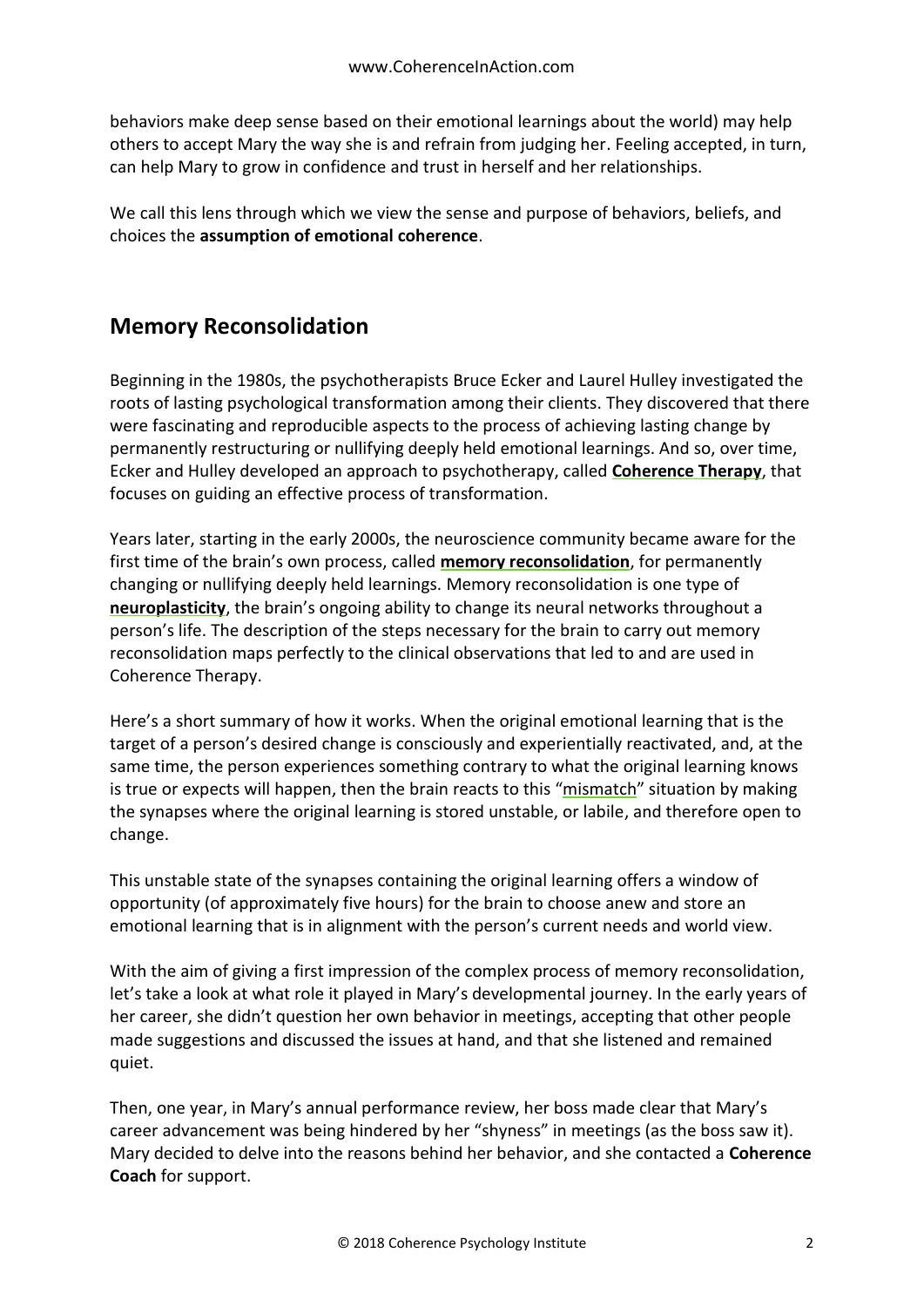Over the course of a few sessions with her coach, Mary discovered that she had coherent reasons for remaining quiet during meetings. It harked back to her early experiences in her large family, as we described above. Mary came to understand her original emotional learning as "When I'm in a group of peers who are all defending their individual needs, then the only way for me to get my own needs met is to be silent and wait for someone to notice and take care of me." This first step of discovering and truly understanding how much sense her behavior made was already energizing for Mary! She wasn't simply a "shy wallflower", but rather someone who had, as a young child, found a solution to her problem of how to get her urgent needs met.

After having discovered the coherent roots and the clear value of her deep need to remain silent in certain circumstances, Mary worked with her coach to find situations in which she behaved differently, in which she did *not* need to remain silent when in a group, since such situations existed in her life as well. Mary was part of a clique of women who went out on the town together every couple of weeks, and in that context, she was verbally active and forthcoming with her opinions and what she needed.

In a decisive session, the coach guided Mary to activate the experience once again of knowing that the only way to get her needs met was to be silent and wait for someone to take care of her, and at the same time, to experience the contradictory knowledge that she was, in fact, fully capable of actively taking care of her own needs in the company of her girlfriends.

Mary's brain now had a window of opportunity to sort and juggle and re-examine these two experiential truths that simply didn't fit together. She ultimately felt and saw that what she had learned in her childhood was appropriate and meaningful back then, and had served her extremely well, but was no longer appropriate to her current life. She was now an adult who experienced that she was able to speak up for herself, since she already did that on a regular basis.

Through memory reconsolidation, Mary restructured her early emotional learning that required her to be silent in certain settings into the sure knowledge that she did not need to be silent in order to have her needs met. Her reason for refraining from speaking in groups no longer existed, and she began to share her ideas with her colleagues in work meetings.

Mary's story is a simplified example of memory reconsolidation in action.

### <span id="page-2-0"></span>**Why is Emotional Coherence So Important?**

Each individual on this earth has walked a unique path and learned a personal set of truths about the world. Even identical twins experience the world individually and develop their own unique emotional realities that grow out of their life experiences.

Who knows best the truths of your emotional reality? You do! Each person is the **sole source of knowledge** about his or her own emotional learnings. Others may try to interpret your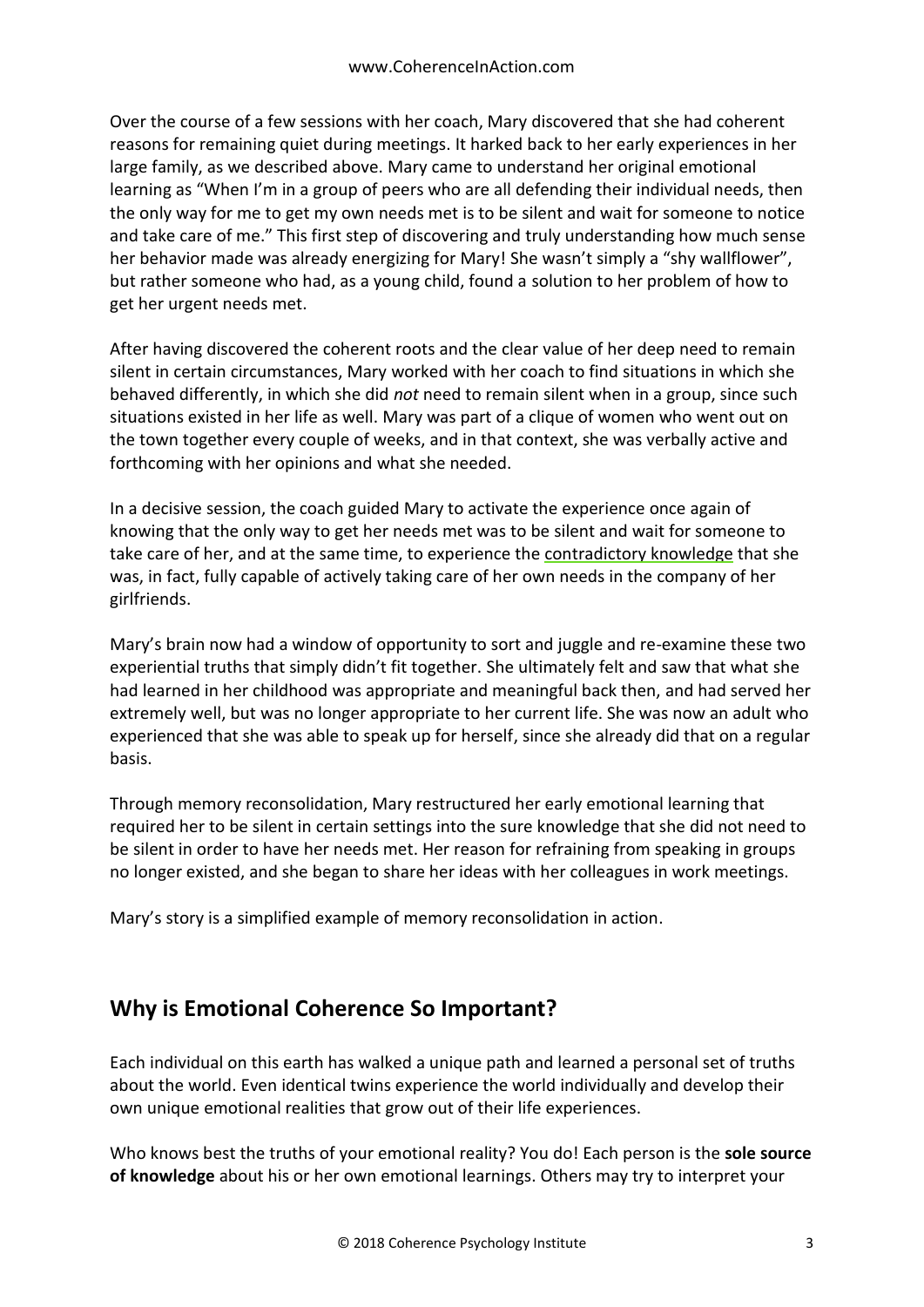behavior or hypothesize about your life, but they can never really know what your experiences mean to you or how they feel to you.

It is therefore an extremely useful and respectful stance for us to assume emotional coherence in other people and, indeed, in ourselves.

Why does my friend behave in a certain way? If I assume she sees the world exactly the same way I do, then I may be annoyed that her behavior is not what I would choose in a given situation. But if I remind myself that I don't yet understand her behavior and its coherent roots, then I can adopt an attitude of friendly interest and curiosity, and minimize any need to judge her.

When my partner has a problem to solve or a decision to make in his own life, I have some choices about how to interact with him. I could start by giving him advice based on what I would do in his situation, a common response based on the assumption that his needs are the same as mine or that his emotional reality is just like mine. On the other hand, I can remind myself that he is the sole source of knowledge about his own coherent emotional learnings, and I can support him in finding his own solutions, which may be very different from what I would have suggested.

An ongoing and everyday awareness of the idea that people's feelings and behaviors make deep emotional sense can help us be dramatically more effective in communicating with others, helping others in need, accepting others' choices, finding effective and lasting solutions to problems, and accepting and loving ourselves.

# <span id="page-3-0"></span>**Areas of Applicability to Life**

The examples described above give a few glimpses into interpersonal situations in which an awareness of emotional coherence shines a new and refreshing light on people and their choices and behaviors, and how much sense these make.

If we broaden our view, we can see that the concept of emotional coherence underlies everything that involves the human species, since each of us is always acting within our own sense of reality and the way the world is from within that subjective reality.

In our "Coherence in Action" initiative, we are handling initially the underlying coherence principles in the following areas, whereby this list is just a beginning:

- coaching
- couple relationships
- parent-child relationships
- teaching
- various group forms and structures
	- $\circ$  in organizations
	- o in international relations
	- o in justice systems
	- o among cultures